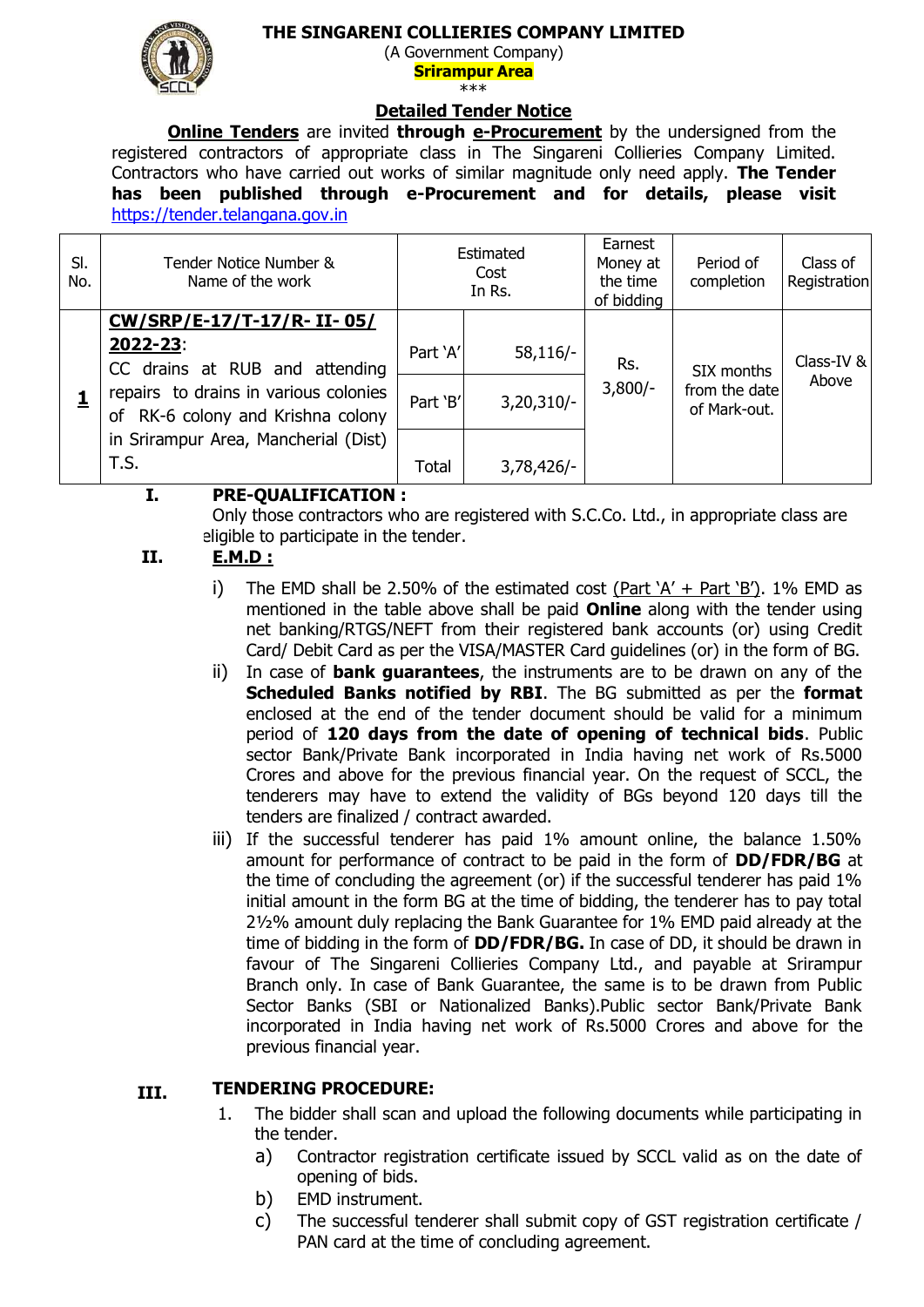# 2. **The Price Bid is provided in 2 parts.**

**Part 'A'** contains Schedule of quantities and rates for Cement & Steel to be issued by SCCL on Sale Invoice. Bidder is not allowed to quote for this and hence not uploaded on e-procurement.

Bidders are requested to go through special clauses provided in Part 'A'

**Part 'B'** contains schedule of quantities and rates for other construction items and uploaded on e-procurement to enable the bidders to quote their uniform percentage on this.

- 3. **The ceiling of tender premium shall be 5% for Part 'B'.**
- 4. The price bids of the bidders who have submitted the above documents will be opened on the specified date. In case of extension of the date of opening of bids, suitable corrigendum will be published in the e-procurement platform.

## 5. **Dates for submission / opening of bids:**

- (a) Bid submission Start Date and Time **18-06-2022** from **08:00 P.M.**
- (b) Last date for Submission of Bids online is **04-07-2022 up to 4.00 P.M.**
- (c) The **Price Bids** will be opened **at 4.30 P.M. on 04-07-2022**, at the Office of **General Manager/SRP.**
- 6. The Tenderer has to keep his tender valid for **120 days** from the date of opening of price bids.

## **IV. OTHER INFORMATION TO THE BIDDER:**

**1. Submission of hard copies of the documents & original E.M.D. instruments:**

The Department will notify the successful bidder for submission of hard copies of registration certificate and original EMD uploaded at the time of bidding. Further after award of work, the 2½ % EMD for performance of contract is to be kept valid for a period as given below: (i.e., period of completion plus defect liability period plus 3 months).

- **1 CW/SRP/E-17/T-17/R-II-05/2022-23 33 Months**
- **2.** If any successful bidder fails to submit the above within the stipulated time, they will be suspended from participating in the tenders on procurement for a period of **three years.**

## **3. e-Procurement Transaction Fee:**

The participating bidder should pay e-procurement Transaction Fee @ 0.03% on the estimated contract value **i.e. Part 'B'** of the work subject to prevailing ceiling amounts with GST online.

Further, successful bidder has to pay e-procurement corpus fund at 0.04% of Estimated Contract Value **i.e. Part 'B'** of the work subject to prevailing ceiling amounts before entering in to the agreement. However, there will not be any charges towards e-procurement fund in case of works with ECV less than and up to Rs.10 Lakhs.

## **4. Conditional tenders will not be accepted.**

## **5. Price Adjustment Clause: Price adjustment clause is applicable for this tender.**

**6.** The undersigned reserves the right to accept any tender in full or in part or to reject any or all tenders without assigning reasons.